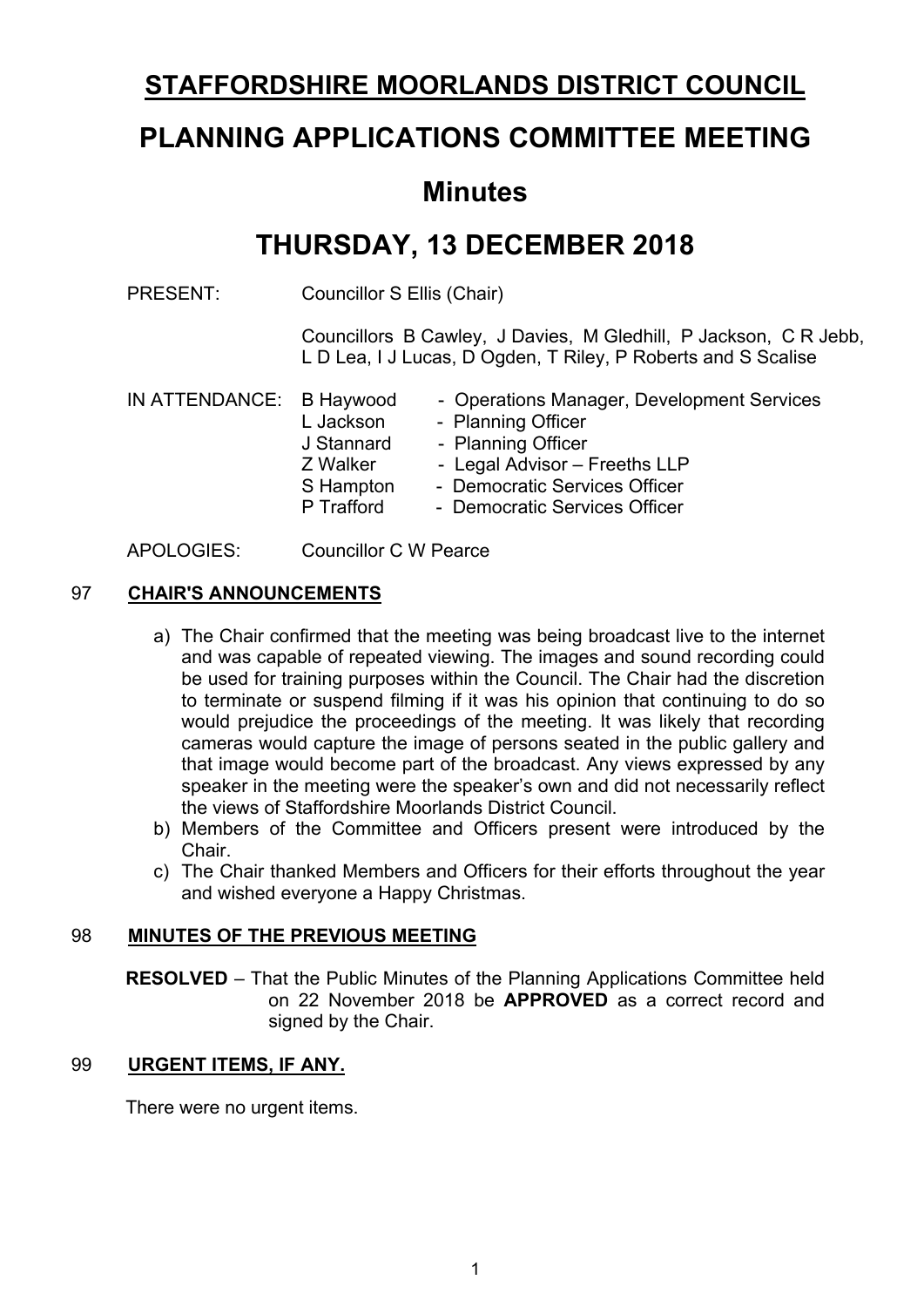#### 100 **DECLARATIONS OF INTEREST**

The following declarations were made at this point:-

| <b>Agenda Item</b>                                                                    | <b>Member Declaring</b><br><b>Interest</b>                                                                            | <b>Nature of Interest</b>                                                             |  |
|---------------------------------------------------------------------------------------|-----------------------------------------------------------------------------------------------------------------------|---------------------------------------------------------------------------------------|--|
|                                                                                       | Cllr. Scalise                                                                                                         | Disclosable Pecuniary<br>Interest - Applicant                                         |  |
| Agenda Item $6 -$<br>SMD/2015/0701-<br>Land east of Mill Lane,<br><b>Wetley Rocks</b> | Cllrs. Cawley, Davies,<br>Ellis, Gledhill, Jackson,<br>Jebb, Lea, Lucas,<br>Ogden, Riley, Roberts &<br><b>Scalise</b> | "Other" – Applicant is a<br>fellow member of the<br>Committee                         |  |
|                                                                                       | Ben Haywood                                                                                                           | "Other" – Knows objector –<br>took no part in dealing with<br>the application         |  |
| Agenda Item $8 -$<br>SMD/2017/0373 - Plots<br>12 - 15 Victoria                        | Cllrs. Cawley, Davies,<br>Ellis, Gledhill, Jackson,<br>Jebb, Lea, Lucas,<br>Ogden, Riley, Roberts &<br><b>Scalise</b> | "Other" – Site is owned by<br><b>SMDC</b>                                             |  |
| <b>Business Park,</b><br>Knypersley                                                   | <b>CIIr. Davies</b>                                                                                                   | "Other" – Visited business at<br>its previous address and<br>been lobbied in the past |  |

#### 101 **SMD/2015/0701 - LAND AT EASTERN END OF MILL LANE, WETLEY ROCKS**

## **OUTLINE PLANNING PERMISSION WITH ALL MATTERS RESERVED (EXCEPT ACCESS) FOR RESIDENTIAL DEVELOPMENT COMPRISING 3 DWELLINGS FOR MR. S. AND MRS. M. SCALISE.**

(Report recommended Approval)

*(Councillor Scalise had declared a Disclosable Pecuniary Interest and left the room, taking no part in the discussion or vote. All Councillors present and Mr. Ben Haywood had declared "other" interests.)*

**RECEIVED** – Representation from the undermentioned speaker:-

# **For the application:**

Applicant's Agent

- NOTED 1. LRR contained Cheddleton Parish Council comments no objection to the revised plans, Ecology Advisor comments – no objection in relation to development impact on Badgers but requested an additional condition to avoid animals becoming trapped.
	- 2. Development was deemed to be 'not inappropriate development in the Green Belt' as it was 'Limited Infil in the Village'.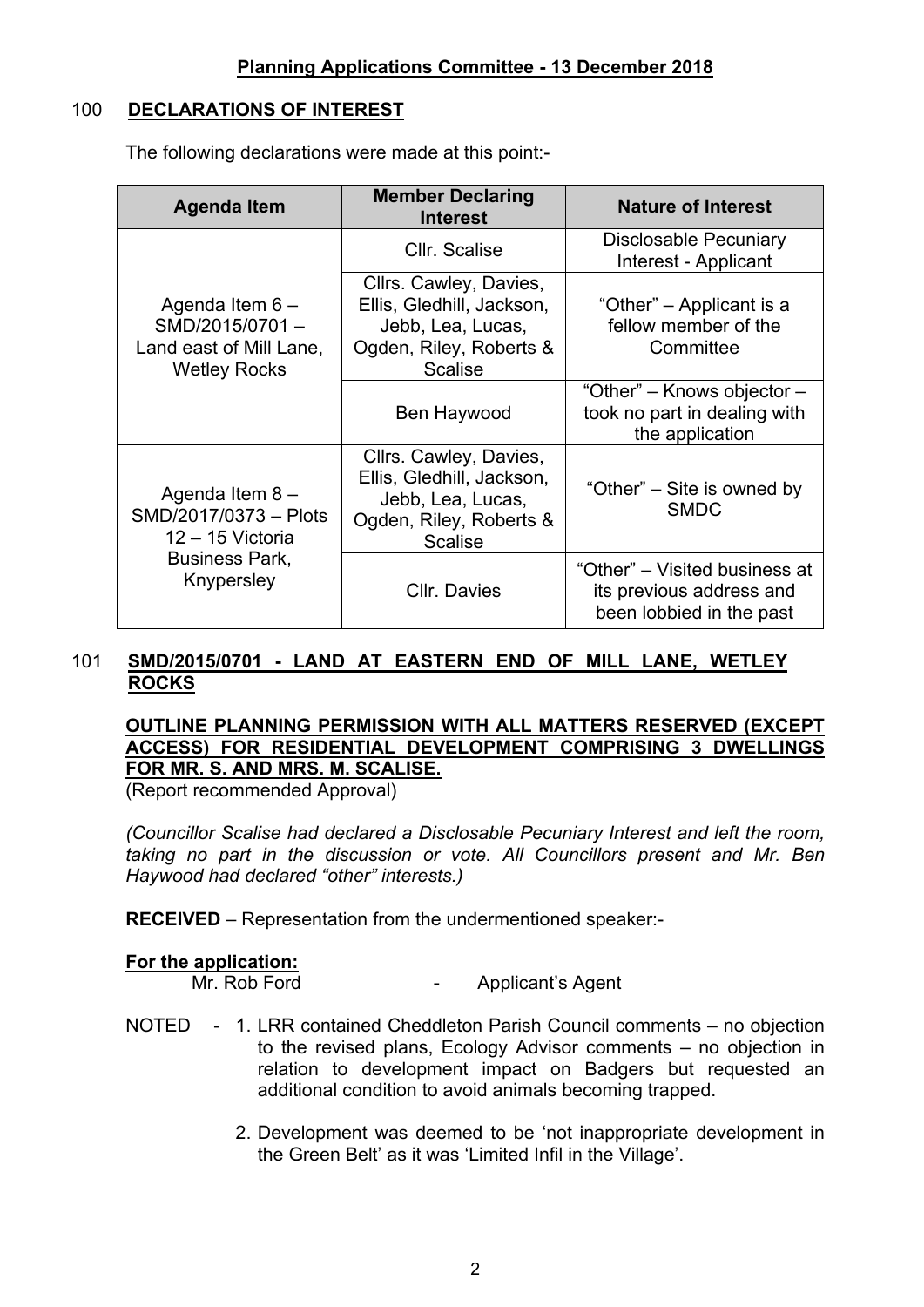## 3. Additional informatives requested for:-

- Retention of the stone front wall:
- Retention of the telephone box;
- Retention of the electricity box; and
- Retention of the Silver Birch Tree
- **RESOLVED** 1. That the application be **APPROVED** for the reasons and based on the policies contained in the report, subject to the conditions and informatives in the report and the additional condition and informative referred to above.

2. That, in the event of any changes being needed to the wording of the Committee's decision (such as to delete, vary or add conditions/informatives/planning obligations or reasons for approval/refusal) prior to the decision being issued, the Executive Director (Place) be delegated authority to do so in consultation with the Chairman of the Planning Applications Committee, provided that the changes do not exceed the substantive nature of the Committee's decision.

(Proposed by Councillor Roberts and Seconded by Councillor Ellis.)

#### 102 **SMD/2018/0557 - LAND ADJACENT TO MEADOW VIEW, WELL LANE, GILLOW HEATH**

## **APPLICATION FOR RESERVED MATTERS RELATING TO SMD/2016/0187 FOR DEMOLITION OF EXISTING GARAGE AND PROPOSED NEW DWELLING FOR MR AND MRS BEECH.**

(Report recommended Approval)

*(Councillor Scalise continued to be absent during this item.)*

**RECEIVED** – Representation from the undermentioned speaker:-

## **For the application:**

Mr. Jonathan Hargreaves - Applicant's Agent

- NOTED 1. LRR contained an additional informative relating to condition 3 and an additional condition to remove Permitted Development Rights.
	- 2. Members thanked the Applicant and Agent for listening to their previous concerns.
	- 3. Photo-montage showed the dwelling to be further forward than the 1.5 metres shown on the plan. Agent confirmed that the dwelling would be constructed to the block plan specifications.
- **RESOLVED** 1. That the application be **APPROVED** for the reasons and based on the policies contained in the report, subject to the conditions in the report and the additional condition and informative referred to above.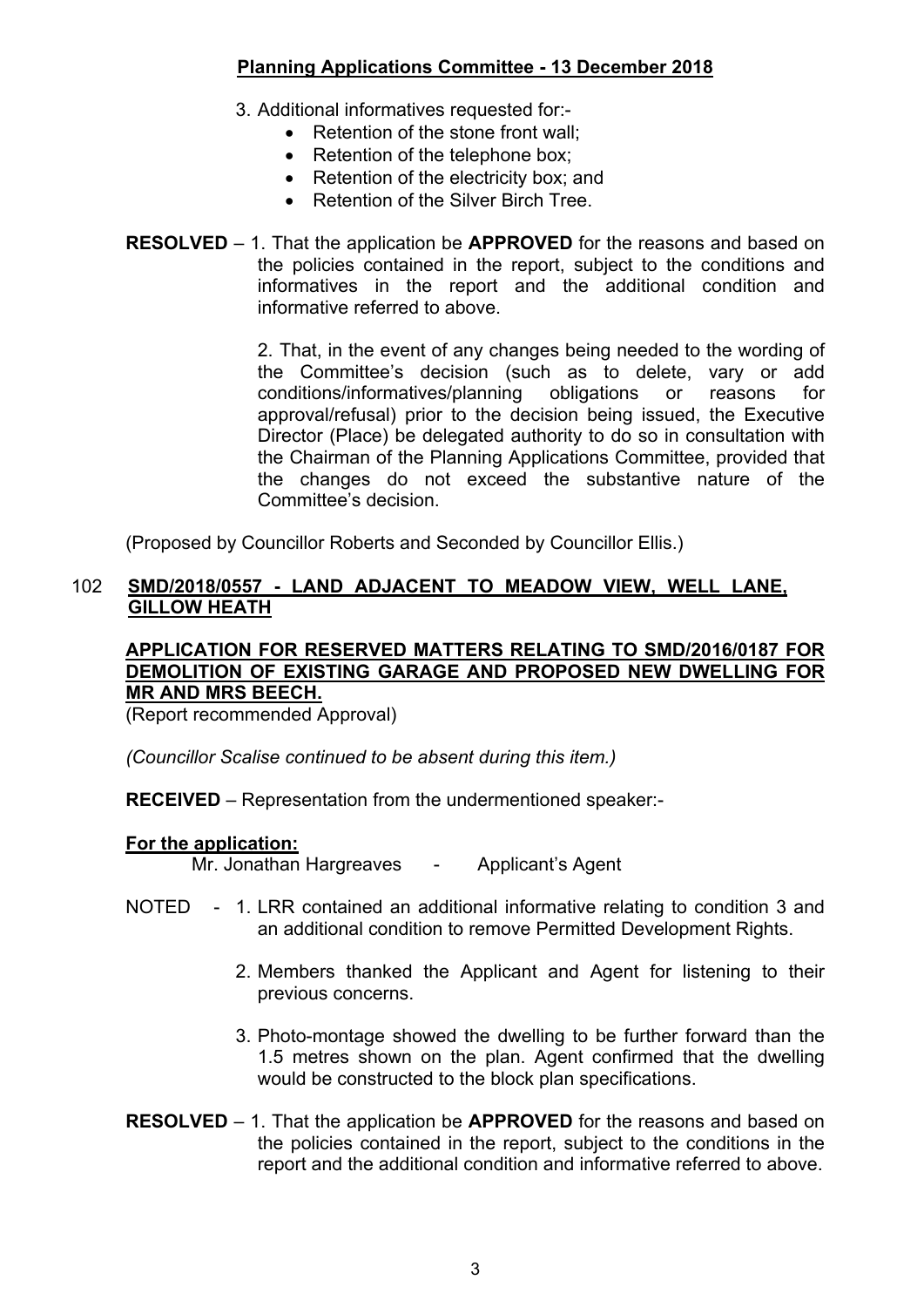2. That, in the event of any changes being needed to the wording of the Committee's decision (such as to delete, vary or add conditions/informatives/planning obligations or reasons for approval/refusal) prior to the decision being issued, the Executive Director (Place) be delegated authority to do so in consultation with the Chairman of the Planning Applications Committee, provided that the changes do not exceed the substantive nature of the Committee's decision.

(Proposed by Councillor Davies and Seconded by Councillor Roberts.)

#### 103 **SMD/2017/0373 - PLOTS 12 - 15 VICTORIA BUSINESS PARK, PROSPECT WAY, KNYPERSLEY**

#### **PROPOSED CONSTRUCTION OF BUILDERS MERCHANTS, COVERED STORAGE AREA AND OPEN YARD STORAGE FOR CHELLS BUILDERS SUPPLIES.**

(Report recommended Approval)

*(All Councillors present had declared other" interests.)*

- NOTED 1. LRR contained removal of condition 17 and addition of 5 conditions:-
	- Ground Gas Risk Assessment;
	- Intrusive Site Investigation;
	- On-site Construction & Landscape Management Plan;
	- Mitigation Programme to minimise the threat to Great Crested Newts;
	- Mitigation Programme to minimise the threat to Reptiles.
- **RESOLVED** 1. That the application be **APPROVED** for the reasons and based on the policies contained in the report, subject to the conditions in the report and the deleted/additional conditions referred to above.

2. That, in the event of any changes being needed to the wording of the Committee's decision (such as to delete, vary or add conditions/informatives/planning obligations or reasons for approval/refusal) prior to the decision being issued, the Executive Director (Place) be delegated authority to do so in consultation with the Chairman of the Planning Applications Committee, provided that the changes do not exceed the substantive nature of the Committee's decision.

(Proposed by Councillor Davies and Seconded by Councillor Roberts.)

#### 104. **APPEALS REPORT**

Ben Haywood presented a report showing:-

- Appeals submitted  $-0$
- Appeal decisions received  $-6$ , detailed as follows:-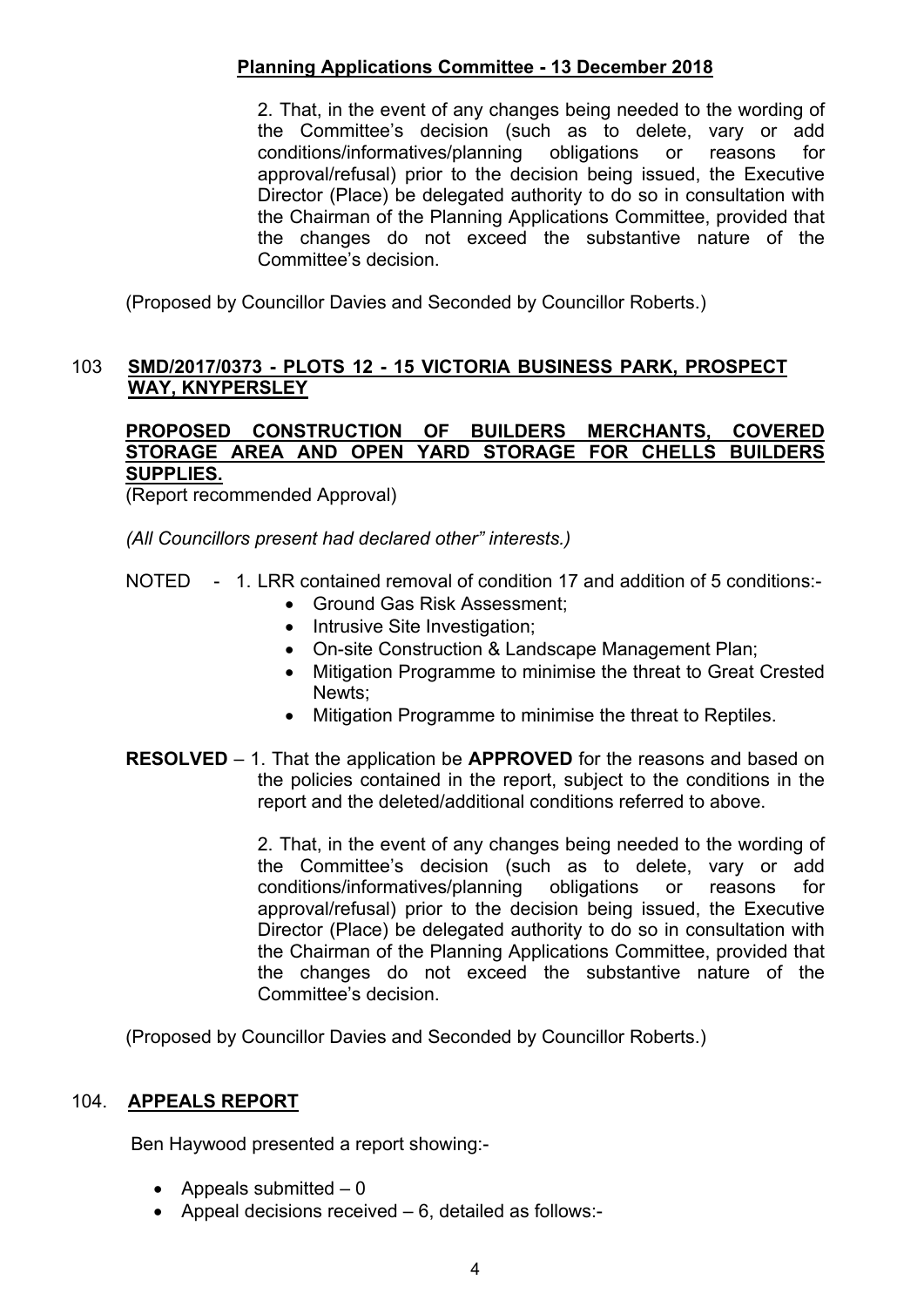| <b>Reference</b>  | <b>Address</b>                                 | <b>Decision</b><br>Date  | <b>Recomm</b><br>endation | <b>Decision</b> | <b>Appeal</b><br><b>Decision</b> |
|-------------------|------------------------------------------------|--------------------------|---------------------------|-----------------|----------------------------------|
| SMD/2017/<br>0481 | Woodhouse<br>Green Farm,<br>Rushton<br>Spencer | Committee<br>19 Dec 2017 | Refuse                    | <b>Refused</b>  | Dismissed                        |
| SMD/2017/<br>0406 | Land at<br>Albert Street.<br><b>Biddulph</b>   | Delegated<br>16 Feb 2018 | Refuse                    | Refused         | <b>Dismissed</b>                 |
| SMD/2017/<br>0813 | Land off<br>Drive,<br>Park<br>Cheadle          | Delegated<br>16 Feb 2018 | Refuse                    | <b>Refused</b>  | <b>Dismissed</b>                 |
| SMD/2018/<br>0116 | Canal<br>2<br>Cottages,<br><b>Stanley</b>      | Delegated<br>16 Feb 2018 | Refuse                    | Refused         | <b>Dismissed</b>                 |
| SMD/2017/<br>0710 | Fairview,<br>40<br><b>Biddulph</b>             | Delegated<br>25 Jan 2018 | Refuse                    | Refused         | <b>Dismissed</b>                 |
| SMD/2018/<br>0333 | 8<br>Coalport<br>Close,<br>Cheadle             | Delegated<br>25 Jan 2018 | Refuse                    | Refused         | <b>Dismissed</b>                 |

Ben was pleased to confirm that the appeal results demonstrated good back-up to officer and committee decisions, particularly on the theme of Green Belt.

**RESOLVED** – That the report be **NOTED**.

## 106 **CHAIR / MEMBERS' QUESTIONS / ISSUES**

Councillor Davies reported that he was unable to see Exempt items on his tablet computer. A hard copy was provided.

## 107 **EXCLUSION OF THE PRESS AND PUBLIC**

"That pursuant to Section 100A (2) and (4) of the Local Government Act, 1972,the public be excluded from the meeting in view of the nature of the business to be transacted or nature of the proceedings whereby it is likely that exempt information as defined in Section 100A (3) of the Act would be disclosed to the public in breach of the obligation of confidence or exempt information as defined in Section 100I (1) of Part 1 of Schedule 12A of the Act would be disclosed to the public by virtue of the paragraphs indicated."

## 108 **TO APPROVE AS A CORRECT RECORD THE EXEMPT MINUTES OF THE LAST MEETING**

Members considered the exempt minutes of the meeting of the Planning Applications Committee held on 22 November 2018.

#### 109 **ENFORCEMENT REPORT**